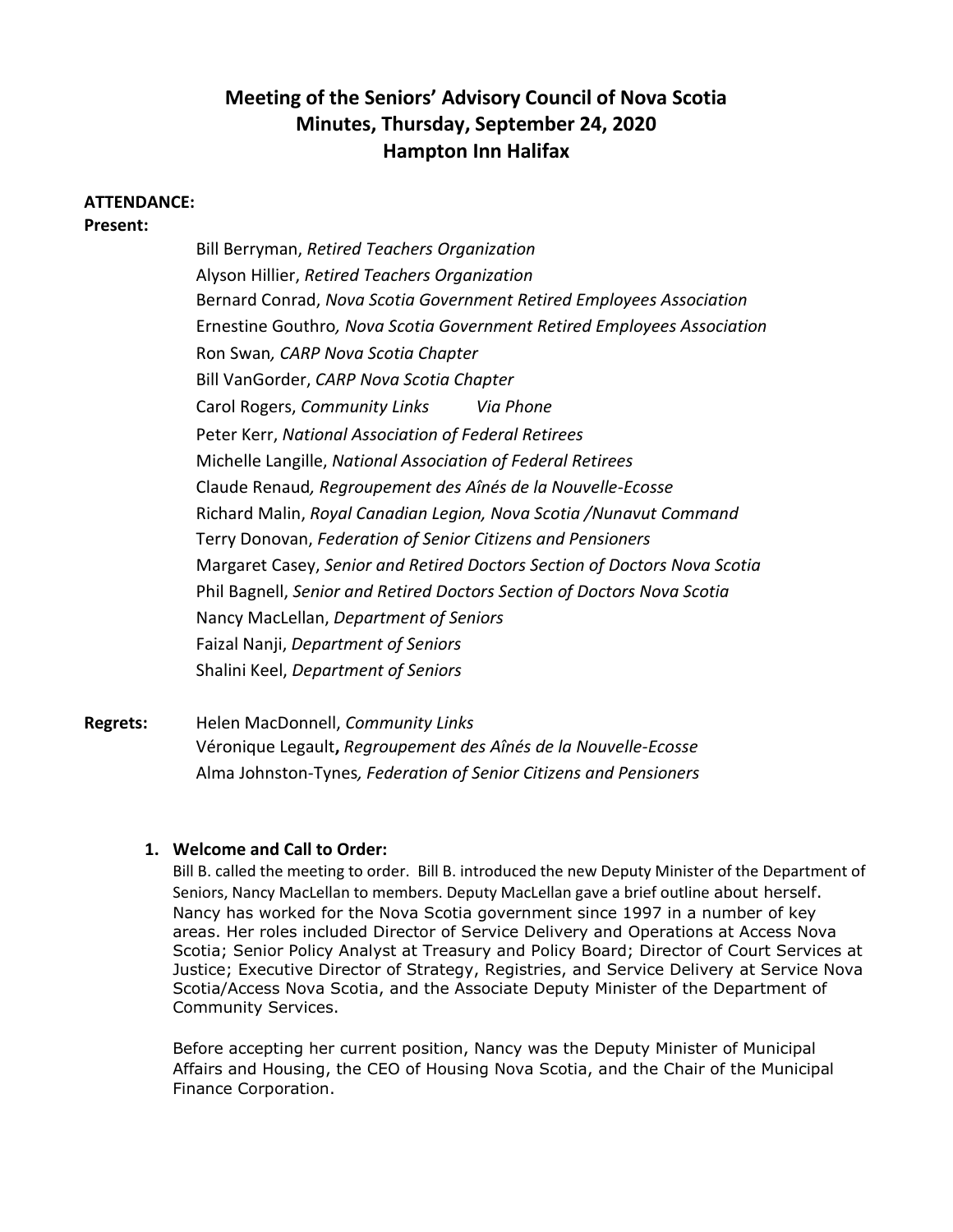Nancy is Vice Chair of the Public Sector Superannuation (Pension) Plan Trustee Inc. and is a member of the Pension Services Corporate Board. Nancy is also past president of the Institute for Citizen Centred Service, having been an active member since it's inception in the late 1990's.

Nancy has a Bachelor of Arts Degree from Dalhousie University, a Masters in Business Administration from St. Mary's University, and holds the designation ICD.D from Institute of Corporate Directors.

# **2. Additions/Adoption of the Agenda:**

**MOTION:** That the agenda be approved with the addition "Easing of restrictions in Long Term Care, Webinar Protecting your health this Flu Season, Traffic Safety Act regulations, Home Care document" added under New Business. Bernie C./ Michelle L. CARRIED

# **3. Approval of June 3, 2020 Minutes**

**MOTION:** That the minutes of June 3, 2020 be approved as amended Peter K./Terry D. CARRIED

# **a. Action Items June 3, 2020**

**-Submittee Established to develop a "Seniors Friendly Alternative Proposal" to CAP** COMPLETED

**-High Dose Flu Vaccine:** Bill B. wrote letter to the Minister of Health and Wellness on June 21, 2020 and a response was received on July 8, 2020. Bill B. wrote a letter on July 13, 2020 in response to the July 8, 2020 letter. **Bill B. to provide letters to members.** Ron S. wrote a similar letter July 13, 2020 to Department of Health and Wellness, no response received.

-**Meeting with Bernie Miller and Dr. Strang** to provide Council's perspective on reopening to economy. This item to be replaced with document from Terry D. -**SHIFT 2.0:** Council provide feedback to Deputy Minister on new initiatives. COMPLETED/ON-GOING -**Credit Union** documents to be signed. COMPLETED

# **4. Business Arising from Minutes**

- a) Develop NS Accelerated Internet Project Bill shared article with members. *See attached.*
- b) Community Links Emergency Funding Funding was appreciated. More funding is needed for those kind of initiatives
- c) Brief on the Proposed Phasing Out of CAP **MOTION:** That the brief on the Proposed Removal of the Capped Assessment Program be accepted by Council. Ron S./ Peter K. CARRIED UNANIMOUSLY
- **5. Treasurer's Report**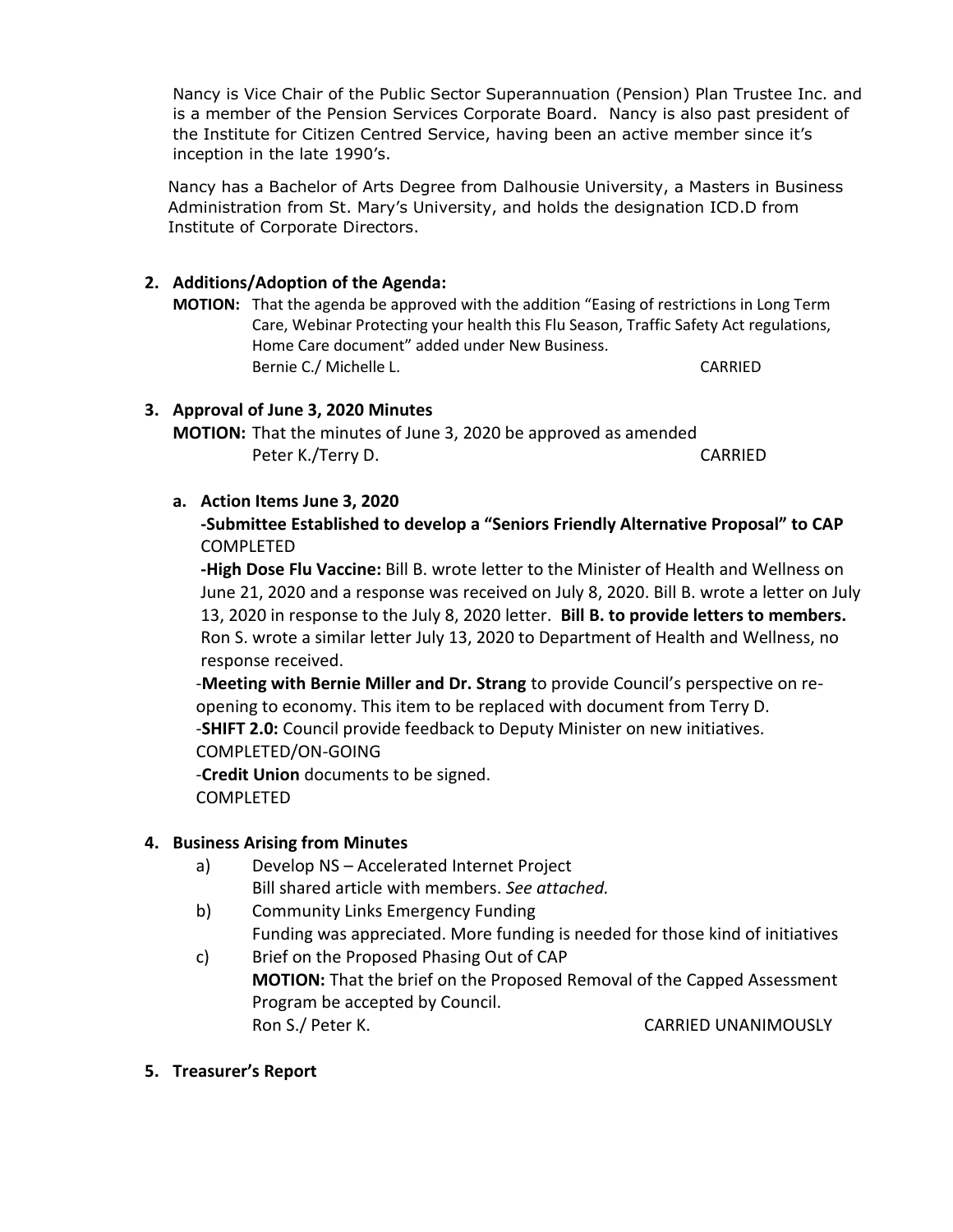Claude provide Report to members. The balance on January 2020 was \$1,057 and on September 2020 was \$1,070. Bill B. asked if membership fees are due? Membership fee are only collected if the balance drops below \$1,000. Claude R./ Terry D. CARRIED

# 6. **Update from Department of Seniors**

a) SHIFT 2.0

July  $15<sup>th</sup>$  meeting with the Advisory Committee. Members were asked three questions:

- 1. What lessons were learned from the experience of Covid-19?
- 2. How should those lessons influence Shift 2.0?

3. How does the experience of Covid-19 change how we work together?

DM MacLellan provided an update to members; the final progress report is in process. The department is reaching out to each department and compiling information on the progress. The department has a good go forward plan that are actionable and outcome based. (Example: Social Isolation, Unemployed Workforce, Digital divide, Vulnerable Groups, Caregivers at home, Caregivers in Long Term Care) New submission to Executive Council targeting December/January.

Members discuss having Zoom meeting going forward due to Covid-19. Members agreed.

b) Elder Abuse Awareness Day June 15, 2020

Information was sent to members; Proclamation signed and information sheet with contact information for Seniors Safety Coordinators and 211 as key point of contact.

c) Positive Aging Directory

The Deputy provided an update regarding the 2021/22 Positive Aging Directory. The distribution of the directory was limited this year. The department currently has 42000 copies of the directory. The contract with the publisher has ended and the department will be seeking requests for service for the next edition. The department has had discussions with 211. 211 has a database that has the most up-to-date information and 211 can provide a new service, "Directory on Demand", that allows them to print hard copy sections of their database based on a caller's needs and particular to their geographic area. Members understand the cost of producing this document but also feel the paper document is important. The Deputy agreed to provide members with a direct phone number for continuing care with the Department of Health and Wellness.

- d) Seniors Week October 1-7, 2020 Deputy MacLellan shared a draft plan of activities for Senior Week 2020 "Seniors for Nova Scotia Strong" October 1, International Day of the Older Person. Innovate Care Conference October 5/6 (complimentary conference code available to member from Doctors NS) October 1, CARP National Seniors day virtual meeting
- e) Minister's Visit to Cape Breton Trip postponed due to weather. To be rescheduled.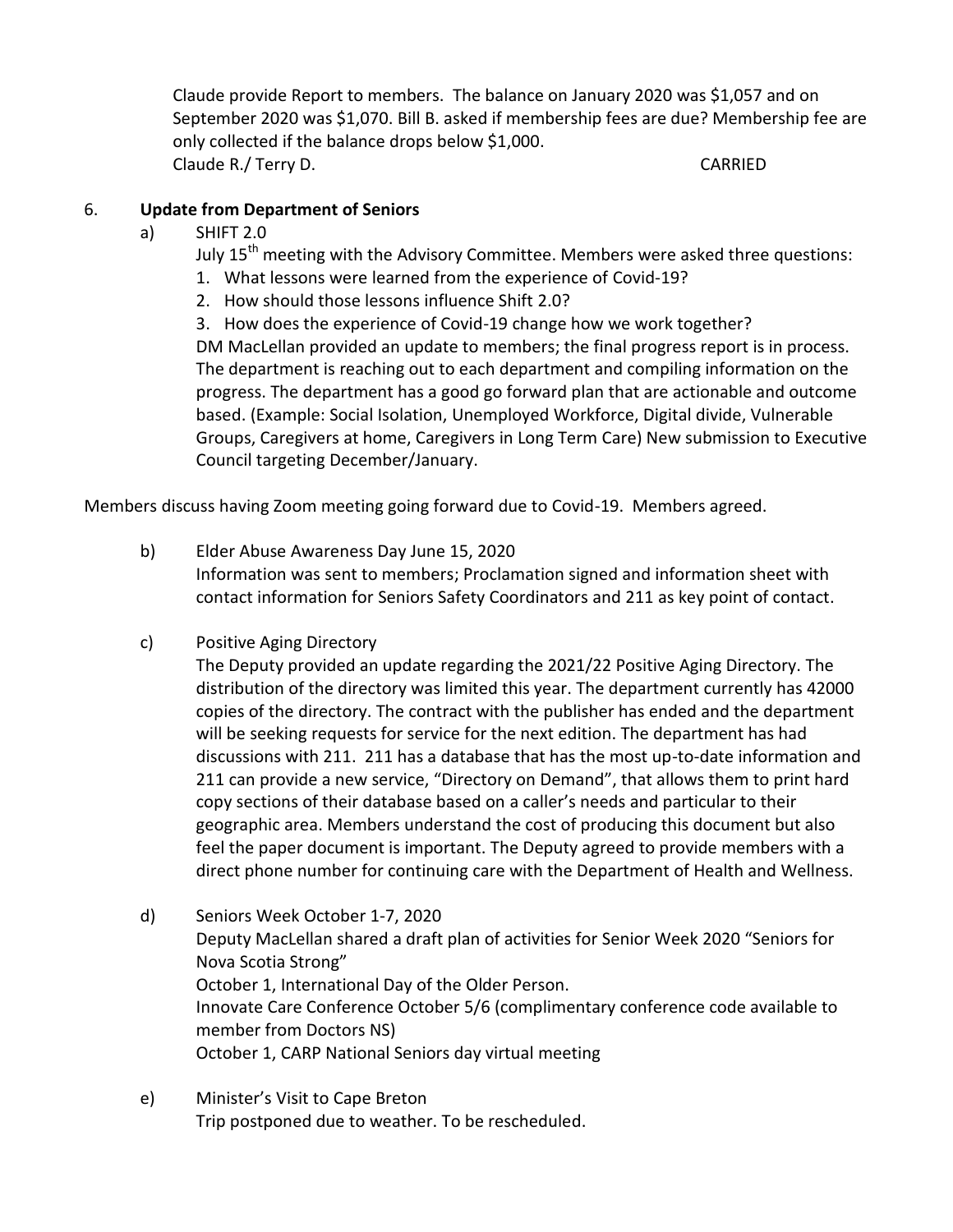# 7. 11:00 AM COVID-19: Mike Davies – Nova Scotia Department of Health and Wellness **Insert Slides**

8. 1:00 PM Dr. Kevin Orrell, Deputy Minister, Department of Health and Wellness Deputy Orrell to spoke to members of the Seniors Council regarding the review of nursing homes in Nova Scotia and acknowledged this is an issue across the country. As an orthopedic surgeon Deputy Orrell has seen the difficulties in navigating the current system. The Covid-19 pandemic has shown that better treatment for seniors in nursing homes is required. Building new facilities, adding more beds is not the solution. Going back to basics, requiring changes in legislation is needed.

Concerns/questions: Availability of the High Dose Flu vaccines for all seniors over the age of 65 and Shingles vaccines.

Deputy Orrell: The availability of this vaccine is not there and would not be provided this year. Recommends getting the flu vaccine and following Public Health guidelines.

Concerns/questions: Is there a Continuing Care Strategy document that can be shared with the Council?

Deputy Orrell: Not currently due to staff changes at the Department of Health and Wellness. Based on the review and recommendations seniors should be kept out of nursing homes and provided support services and homecare supports to keep seniors in their home as long as possible.

Concerns/questions: Members support National Pharmasave program and are asking government to push support for this program.

Deputy Orrell: This is a project that is not a 6-month fix. There are benefits for bulk buying but requires legislation.

Deputy Orrell thanked Dr. Margaret Casey for all her years of making a difference in Medical Education.

- 9. Northwood Review My Conversation with Lynn Stevenson on August 28, 2020 Bill spoke to Dr. Lynn Stevenson regarding Northwood Review. In 2016 the government cut \$8.2 million from Long Term Care. Government was 4 days late calling for mask wearing in facilities, 3 days passed before testing was done on all residents, 2 weeks before the limitation to staff working in multiple homes. Bill recommended having a Canada Health Act for Long Term Care facilities. Bill mentioned to Dr. Stevenson a report by Janice Keefe on the Expert Panel on Long Term Care. A document "Enough Talk" the nursing homes of NS Association was also suggested to Dr. Stevenson. Spoke to Dr. Stevenson about the need for training and pay increases to Continuing Care Assistants in facilities.
- 10. Nominating Committee Elections for Officers Bill V. will be setting up committee for Election for officers and looking for 2 volunteers.
- 11. Federal Government Safe Restart Program: Bill B. shared 1 pager see attached.